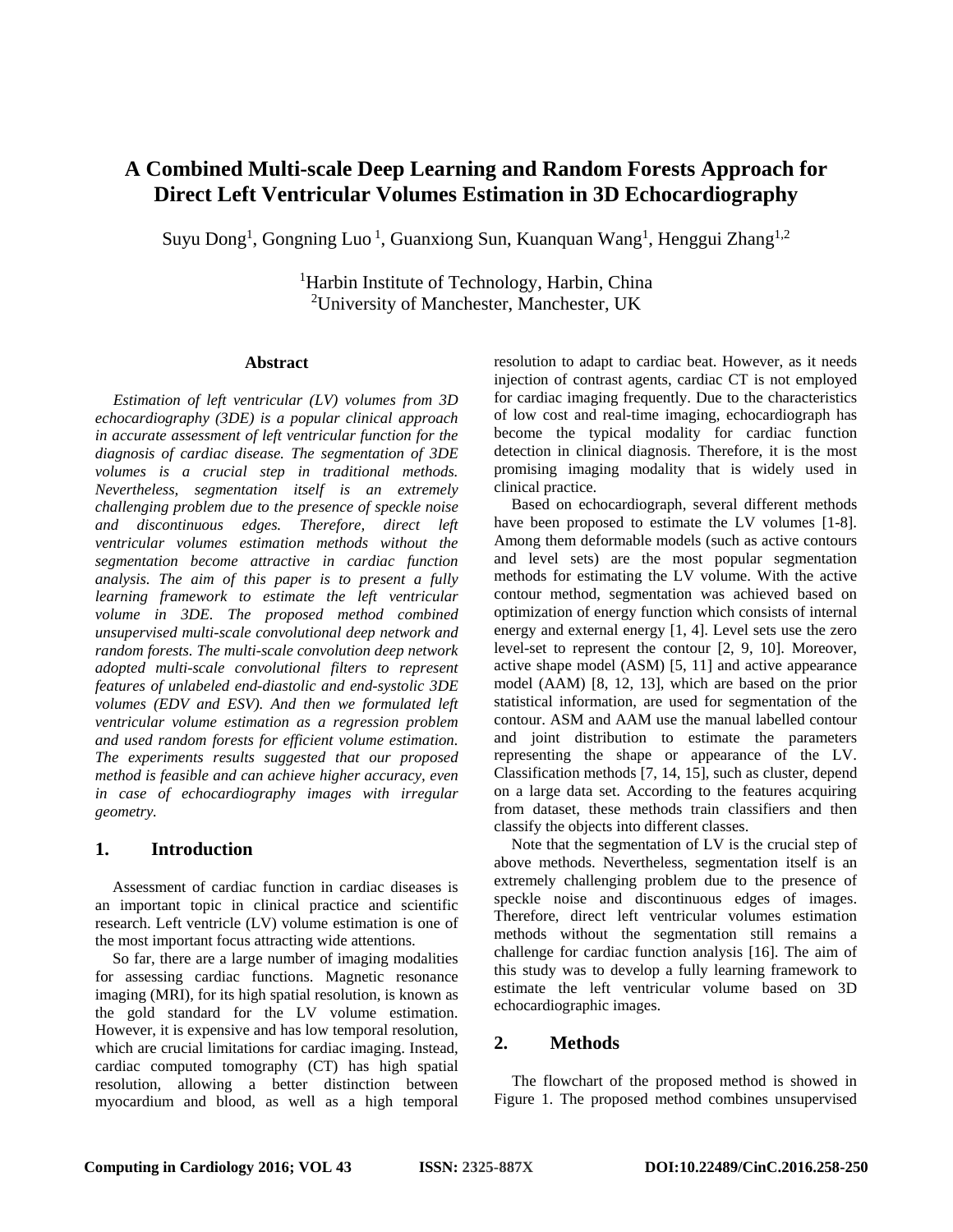

Figure 1. The proposed flowchart using unsupervised feature representation and random forest regression.

multi-scale convolutional deep network and random forests. First, the multi-scale convolution deep network adopted multi-scale convolutional filters and restricted Boltzmann machine (RBM) to represent features of unlabeled end-diastolic and end-systolic 3DE volumes (EDV and ESV). And then left ventricular volume estimation was formulated as a regression problem and random forests were used for efficient volume estimation.

#### **2.1. Feature representation**

Features, the crucial representations of cardiac images, will directly affect the results of regression forests. The proposed method used multi-scale convolutional deep network to acquire features of cardiac images.

#### **2.1.1 Restricted Boltzmann machines**

Restricted Boltzmann Machine (RBM), which contains a visible layer V and a hidden layer H, is a completely connected bipartite graph. The visible layer and the hidden layer are connected by the weight matrix W. However, there is no connection between any units which are among the same layer. So, if the visible layer is given, the hidden units are conditionally independent, and vice versa. Otherwise, the RBM is optimized by contrastive divergence approximation.

#### **2.1.2 Convolutional Restricted Boltzmann machines**

Convolutional Restricted Boltzmann Machines (CRBM) combine the RBM and convolutional filters [13]. Similar to RBM, it also has a visible layer *V* and a hidden layer *H*. But, the weights which connect the visible layer and hidden layer become shared weights *W* using the same convolutional filter for every group of hidden layer.  $N_V^*N_V$  array denotes the input layer. There are k groups of hidden layer and every  $N_H * N_H$  array denotes a group of hidden layer. In our work, the size of every convolutional filter is different and it is denoted by  $N_K^*N_K$ . Therefore, we had a multi-scale convolutional Restricted Boltzmann Machine. Besides, the visible layer has a bias  $c$  and every hidden group has a bias  $b_k$ . The definition of probabilistic semantics  $P(v, h)$  and energy function  $E(v,h)$  are :

$$
P(v,h) = \frac{1}{Z} \exp(-E(v,h))
$$
 (1)

$$
E(v,h) = -\sum_{k=1}^K \sum_{i,j=1}^{N_H} \sum_{r,s=1}^{N_K} h_{ij}^k W_{rs}^k v_{i+r-1,j+s-1} - \sum_{k=1}^K b_k \sum_{i,j=1}^{N_H} h_{ij}^k - c \sum_{i,j=1}^{N_V} v_{ij} \ (2)
$$

Where *Z* denotes partition function.

#### **2.1.2 Convolutional Deep Belief Networks**

Based on the CRBM and probabilistic max-pooling, the Convolutional Deep Belief Networks (CDBN) was proposed [17]. Probabilistic max-pooling is a generative model. The energy of probabilistic max-pooling-CRBM is defined as:

$$
E(v, h) = -\sum_{k} \sum_{i,j} \left( h_{i,j}^{k} \left( w^{k} \psi \right)_{i,j} + b_{k} h_{i,j}^{k} \right) - c \sum_{i,j} v_{i,j} \tag{3}
$$

CDBN consists of several probabilistic max-pooling-CRBM and uses the method which is same to DBN to train the networks. The training method treats the each layer of DBN as an RBM. And make the output of trained layer as the input of the next layer. Figure 2 shows the feature maps of CDBN.

## **2.2. Random forests**

Random forests [6], a typical machine learning method, consist of many binary trees. Simple random sampling with replacement is used to select samples, which are treated as the training subset of every tree. Analogously to the selection of training subset, there are parts of features used as split features for every tree. The features are randomly selected without replacement for subtree for split. According to the judgement of the split node, the data in the current split node is sent to right or left child node. In our work, we used random forests as a regression method to estimate the LV volume. The input of random forests is the feature maps acquiring by CDBN, and the output is the LV volume.

#### **3. Results**

# **3.1. Datasets and setting**

In our experiments, the datasets contain a training set and a validation set. For the training set, 60 unlabeled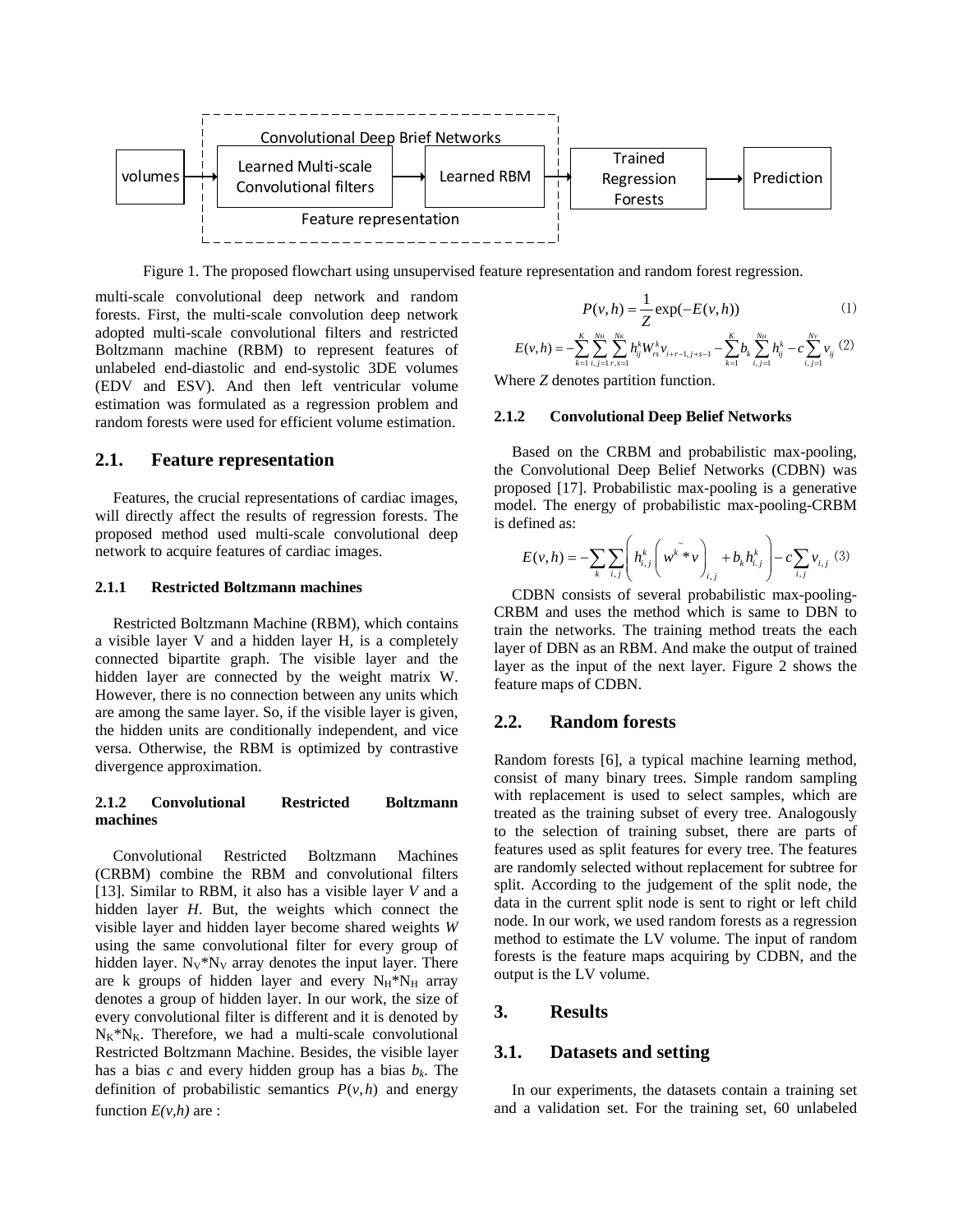echocardiography volumes from 30 patients are used for unsupervised feature learning, 120 labeled echocardiography volumes from 60 patients for the training of random forests. For the validation set, 120 labeled echocardiography volumes from another 60 patients for the validation of left volume estimation. For the training set and validation set, there are half patients with cardiac dysfunction and others are healthy. Due to the valve of base part and the muscle tissue of the apical part are not benefit for the volume estimation, we acquired one-third volume from the middle of the full volume for every volume to represent the original volume. Furthermore, we sliced one-third volume into ten frames uniformly.

For the proposed method, we used a CDBN and random forests. The CDBN followed the original work [17], the connections between all layers are undirected. And there are three hidden layers for CDBN. There are 16, 64 and 128 groups for the first layer, second layer and third layer, respectively. The sizes of the corresponding group are 51\*51, 7\*7 and 3\*3. The dimension of input of the CDBN is 10\*128\*128.

Random forests are used for the analysis of regression of LV volume. Due to the range of LV volume is from 1 to 600ml, we design 600 leaf nodes for every tree. As we know, the number of trees is crucial for the random forests, it has large effect on the effectiveness and efficiency of the experiments results. Therefore, we compared the experiments results of different number of trees to select the appropriate number of trees for the experiments.

#### **3.2. Metrics**

We adopted the EDV, ESV and EF to evaluate the prediction results of the proposed method. EF is the important clinical index and is calculated by the following formula:

$$
EF = \frac{EDV - ESV}{EDV} \tag{4}
$$

Otherwise, we compared the estimated volumes with the ground truth from cardiologist in terms of correlation coefficients and mean errors on EDV, ESV, and EF.

# **3.3. Experiments results and discussion**

The experiments results suggested the proposed method is effective. Figure 3 shows the effect of the number of trees of random forests. With the increase of number of trees, the correlation coefficient increased but with a small fluctuation. However, the cost of computation increased as well. We used 200 trees in our experiments which can effectively balance the accuracy and the cost of computation. This also indicates that if we ignored the cost computation or used high-performance



Figure 3. The performance of random forests with different numbers of trees.



Figure 4. Correlation graphs. The correlation between predicted EDV and true EDV, predicted ESV and true ESV, predicted EF and true EF, respectively.

machine, we can use more trees to achieve higher accuracy.

Figure 4 shows the correlation between the predicted results and the ground truth. The R values for EDV, ESV and EF are 0.850, 0.871 and 0.863. We also used Bland-Altman (BA) to analyze the differences distribution between our method and ground truth. Figure 5 shows the difference distribution between the predicted results and ground truth, the means for EDV, ESV and EF are -8.4ml, 0.4ml, 0.04, the confidence intervals are (-59.9-43ml), (- 39.9-40.6ml) , (-0.19-0.12). We found that the results of Bland-Altman analysis is worse, which can be related to